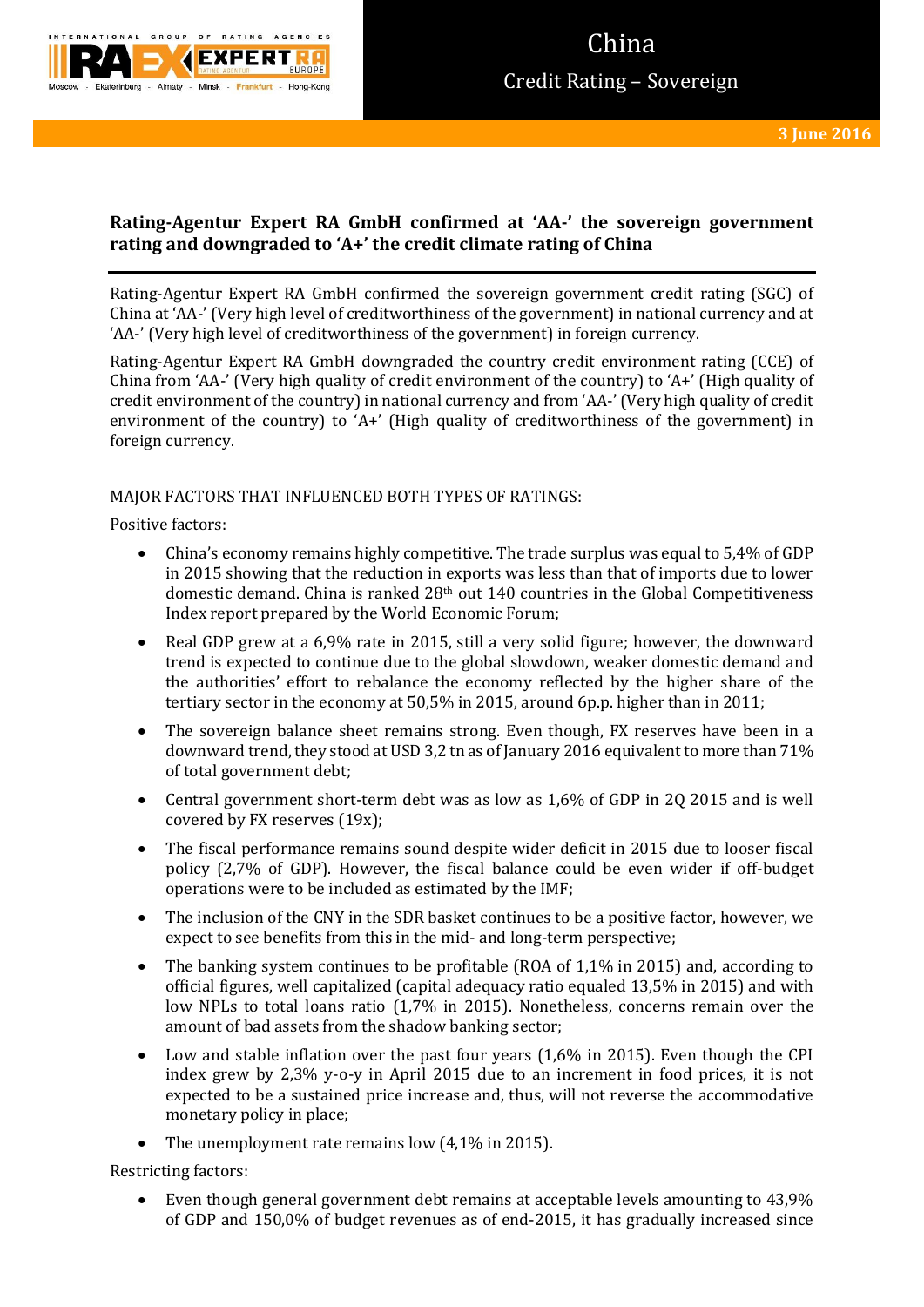

2010 and we expect it to continue in that trend in the mid- and long-term perspective, especially if economic growth is weaker than expected by the government;

- The authorities have established to increase the fiscal stimulus in 2016 in order to maintain economic growth. Furthermore, a big tax overhaul will occur in China in order to relieve fiscal burden on services companies and encourage the manufacturing industry to innovate (another step towards rebalancing of the economy). However, the ease of taxes on companies may hurt local governments' revenues;
- Credit to the economy continues to increase. The ratio of banks´ assets to GDP stood at 291% and domestic credit to GDP at 202% in 2015, an increase of 22,4p.p. and 32,8p.p. respectively. Both ratios clearly indicate excessive leverage of the Chinese economy and, if off-balance sheet liabilities (mainly wealth management products) were taken into account, these amounts of debt would be even higher;
- Positive economic indicators in the beginning of 2016 caused the PBC to go from a loose monetary policy position to a prudent stance with the possibility of further easing if needed. While loose monetary and fiscal policies have aided economic stability, they have also taken private debt to higher levels and could augment risks of increased NPLs and defaults in the future.

# Negative factors:

- Contingent liabilities related to SOEs' and local governments' debt as well as to the banking system continue to pose potential risks to the central government. Even though local governments' bond issuance and debt cap have contributed to reduce continent liabilities' risks<sup>1</sup>, SOEs' debt continues to mount. It increased by 1.7% from April 2015 to April 2016 and the debt to assets ratio increased by 1,3p.p. over the same time span. However, the still strong level of sovereign reserves and the liquidity of SOEs' assets are factors which contribute to mitigate the risk of these liabilities, if they were to materialize;
- Environmental issues such as water and air pollution remain as a negative factor as, according to a study from RAND Corporation, it costs China around 6,5% GDP per year;
- The banking sector is mostly state-owned and the government still has a grip on it. Nevertheless, the elimination of restrictions in interest rates reflects progress in the liberalization of the banking system.

Support factors:

 Substantially high level of FX reserves (USD 3,2tn in January 2016 including a considerable amount of US government debt) (weak support-factor).

## ADDITIONAL FACTORS THAT INFLUENCED CCE RATINGS:

Negative factors:

**.** 

- Despite the stock market stabilization in the beginning of 2016, last year's crash and continued volatility in the stock market exposed structural risks in China;
- Numerous government restrictions on free flow of capitals and operation of capital markets are still in place;
- Low quality of investor's protection China is ranked  $134<sup>th</sup>$  out of 180 in protecting interests of minority investors according to the WB Doing Business 2016 report;
- Corporate insolvencies rose by 25% in 2015;
- The debt of the non-financial private sector in China, according to the Chinese authorities, was as high as 202% of GDP in 2015 (and, according to our estimations, around 290% of GDP if we include debt to the financial sector).

<sup>1</sup> In 2015, around 50% of debt from regional and local governments was swapped from banks and special purpose vehicles into bonds with lower cost and longer maturities.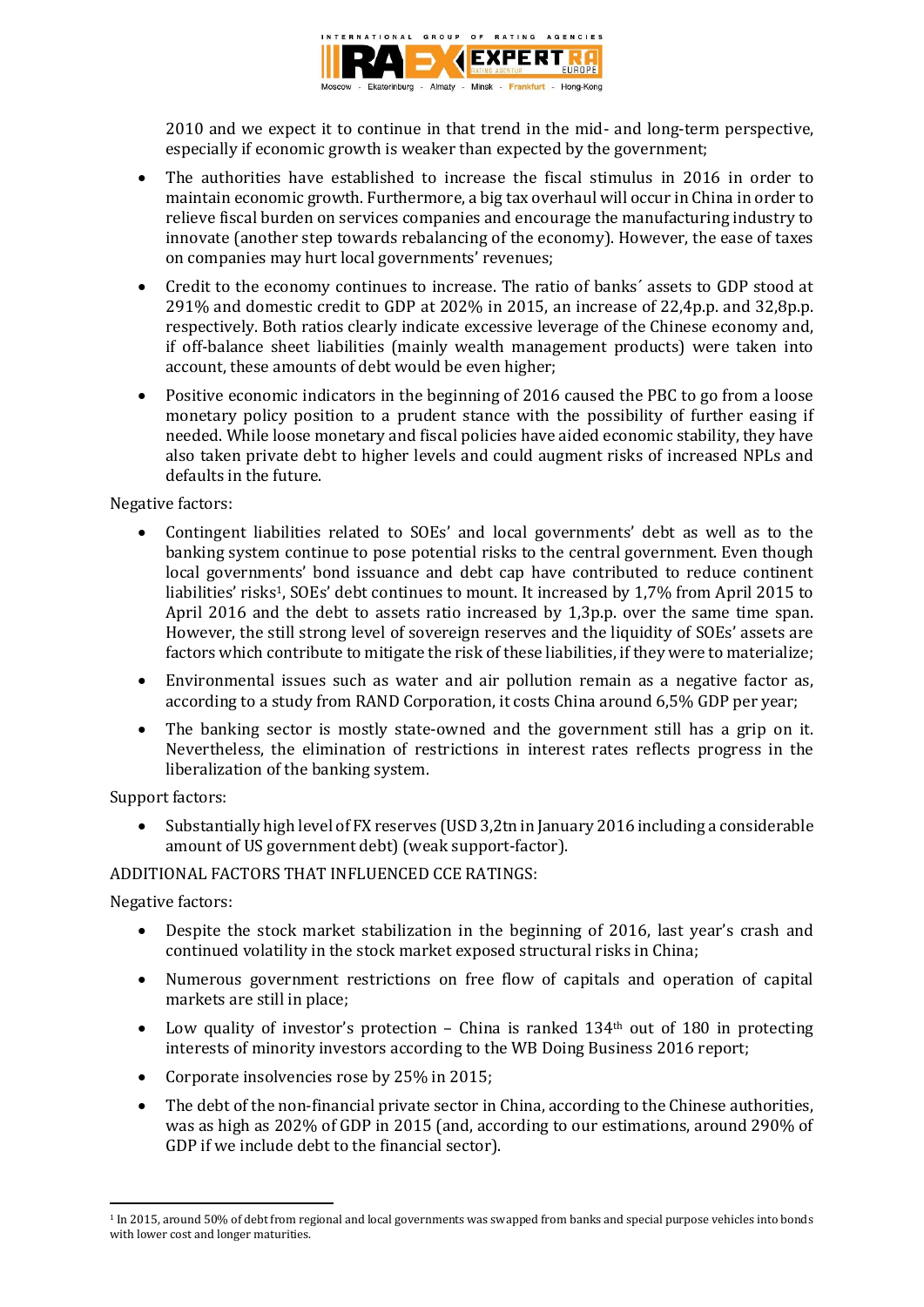

Positive factors:

Real interest rates remain stable (2,8% in 2015).

## SENSITIVITY ASSESSMENT:

The following developments could lead to an upgrade:

- Sustained gradual reduction in private credit, especially in the shadow banking sector, without hampering economic growth;
- Reduction of contingent liabilities following the structural reform on SOEs and local governments' debt.

The following developments could lead to a downgrade:

 General government debt and private debt levels are very close to our internal thresholds. A continued increase in these two indicators – slightly higher than the Agency's expectations – combined with a further decline in FX reserves and sustained capital outflows, would trigger a downgrade of the SGC rating in the next rating review.

**"**China's 'AA-' sovereign government credit ratings indicate the prevailing solid stance of the economy, the authorities' wide range of tools and buffers to manage recent – and potential future – external and domestic shocks and the acceptable levels of government debt. Even though the amount of debt has increased and the fiscal deficit has widened, both figures remain manageable. Furthermore, the banking system remains profitable and well capitalized and inflation, as well as unemployment, remain low and stable.

However, the ratings also reflect high contingent liabilities related to SOEs' and regional and local governments'(RLGs) debt as well as to the banking system, high and increasing levels of domestic credit and uncertainty regarding monetary and fiscal policies. Both policies are accommodative and could further increase private debt augmenting risks of increased NPLs and defaults in the future.

On the other hand, the downgrade of local and foreign currency CCE ratings (from 'AA-' to 'A+') reflects the sustained increase in private sector debt and deterioration of the business environment. Both factors combined caused an increase of 25% in corporate insolvencies in 2015.**"** – clarified Hector Alvarez, Expert of Rating-Agentur Expert RA GmbH.

Responsible expert: Hector Alvarez, Expert of Rating-Agentur Expert RA GmbH

Reviewer: Vladimir Gorchakov, Lead Expert of Rating-Agentur Expert RA GmbH

Research report on China is available at:

[http://raexpert.eu/reports/Research\\_report\\_China\\_03.06.2016.pdf](http://raexpert.eu/reports/Research_report_China_03.06.2016.pdf)

Next scheduled rating publication: 25 November 2016. The full sovereign rating calendar can be found at [http://raexpert.eu/sovereign.php#conf-tab-5.](http://raexpert.eu/sovereign.php#conf-tab-5)

For further information contact:

**Rating-Agentur Expert RA GmbH** Walter-Kolb-Strasse 9-11, 60594 Frankfurt am Main, Germany +49 (69) 3085-45-00 E-mail[: info@raexpert.eu](mailto:info@raexpert.eu) [www.raexpert.eu](http://raexpert.eu/)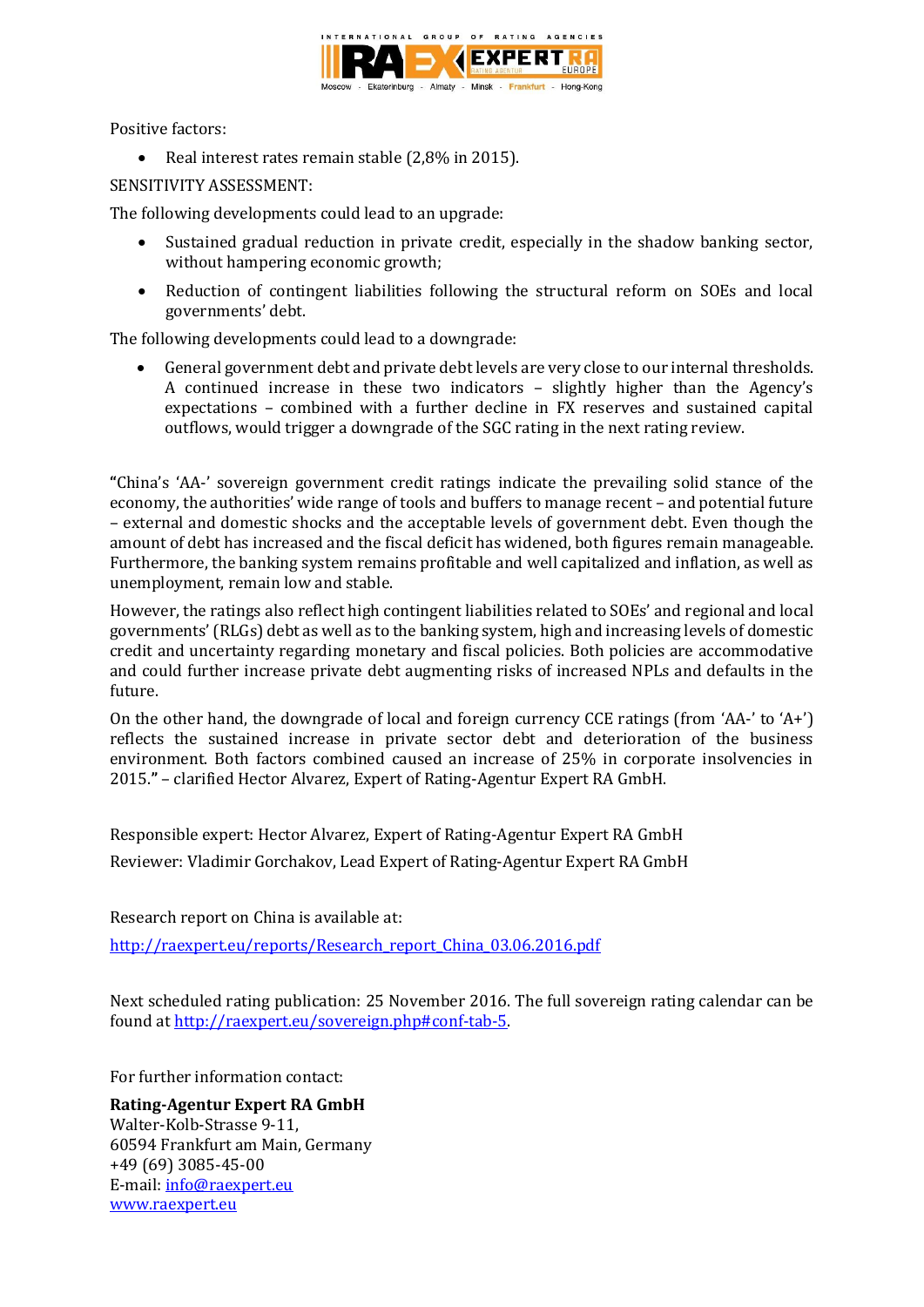

# RATING HISTORY:

| Date       | Review reason                                                      | <b>SGC</b>                  |                     | <b>CCE</b>                  |                     |
|------------|--------------------------------------------------------------------|-----------------------------|---------------------|-----------------------------|---------------------|
|            |                                                                    | <b>National</b><br>currency | Foreign<br>currency | <b>National</b><br>currency | Foreign<br>currency |
| 11.12.2015 | First assignment<br>of both types of<br>ratings for the<br>country | AA-                         | AA-                 | AA-                         | AA-                 |